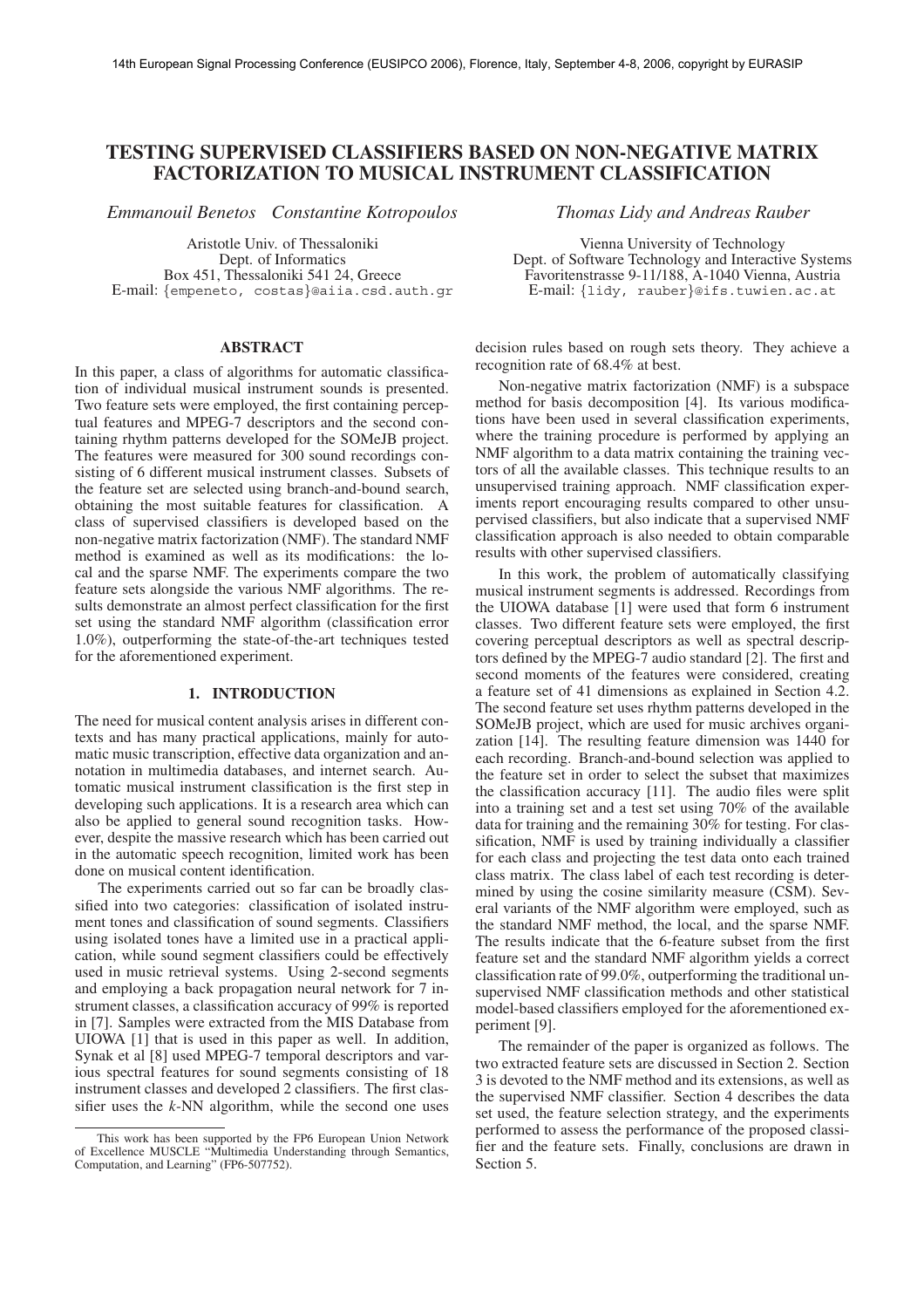| Table 1: List of feature set 1. |                                             |  |  |  |  |  |  |
|---------------------------------|---------------------------------------------|--|--|--|--|--|--|
|                                 | <b>Zero-Crossing Rate</b>                   |  |  |  |  |  |  |
| 2                               | Delta Spectrum (Spectrum Flux)              |  |  |  |  |  |  |
| $\mathcal{E}$                   | <b>Spectral Rolloff Frequency</b>           |  |  |  |  |  |  |
| $\overline{4}$                  | <b>Mel-Frequency Cepstral Coefficients</b>  |  |  |  |  |  |  |
| $\overline{5}$                  | MPEG-7 AudioSpectrumCentroid                |  |  |  |  |  |  |
| 6                               | MPEG-7 AudioSpectrumEnvelope                |  |  |  |  |  |  |
|                                 | MPEG-7 AudioSpectrumSpread                  |  |  |  |  |  |  |
| 8                               | MPEG-7 AudioSpectrumFlatness                |  |  |  |  |  |  |
| Q                               | MPEG-7 AudioSpectrumProjection Coefficients |  |  |  |  |  |  |

 $Table 1: Let of factors$ 

## **2. FEATURE EXTRACTION**

In an audio classification system, the intention of the feature extraction step is to adequately and sufficiently describe the semantics of the audio content. In our approach, two feature sets were created, the first combining features describing the temporal and spectral sound structure. The second set is a time-invariant representation of fluctuation patterns on critical bands according to perception of the human auditory system.

## **2.1 Feature Set 1**

In the first set, a combination of features originating from general audio data classification and the MPEG-7 audio framework is used. The complete list of extracted features is presented in Table 1.

The scalar features 1-3 are proposed in systems concerning general audio data (GAD) classification and speech recognition. They can be treated as a short-term description of the textural shape of the audio segments. The melfrequency cepstral coefficients (MFCCs) form a feature vector. They are widely used in audio processing applications providing a description of the spectral shape of the audio signal. 13 MFCCs were used for each audio frame of 10 msec duration. The features 5-8 are proposed by the MPEG-7 audio standard [2]. They belong to the basic spectral descriptors category. As 9th feature we used the projection coefficient to a single basis. AudioSpectrumProjection coefficients are part of the MPEG-7 spectral basis descriptors.

## **2.2 Feature Set 2**

Rhythm Patterns form the second feature set, developed as part of the SOMeJB project [12], [13], [14], [15] whose main focus is the description and automatic organization of music archives containing different styles or genres of music. The feature set is also suitable to differentiate between various classes of instruments, the reason being, that the feature set not only focuses on the description of rhythm in narrow sense, but also on fluctuations within the different pitch regions.

The algorithm for extracting the Rhythm Patterns is a two stage process: First, from the audio spectrum the specific loudness sensation according to the human auditory system is computed. Then, those values are transformed into a timeinvariant domain resulting in a representation of modulation amplitudes per modulation frequency on several frequency regions (critical bands). In the following, we will give an outline of all the steps involved in the feature extraction process. An overview of the procedure is depicted in Figure 1.

The algorithm processes audio tracks in standard digital PCM format with 44.1 kHz sampling frequency as input. Each audio track is segmented into pieces of 6 seconds length. A short time Fast Fourier Transform (STFT) is applied to retrieve the energy per frequency band (the spectrum) every 11.5 ms, resulting in a spectrogram of the 6 second segment. The frequency bands of the spectrogram are summarized to 24 critical bands, according to the Bark scale [16].



Figure 1: Block diagram of Rhythm Pattern extraction.

The data is then transformed into the logarithmic decibel scale. For transformation into the unit Phon the algorithm incorporates the so-called equal-loudness curves, which account for different loudness sensation of humans in different frequency regions. Afterwards a conversion into the unit Sone is done, reflecting the specific loudness sensation of the human auditory system according to loudness levels. At this point, we retrieved the specific loudness sensation over time on 24 critical frequency bands. Still, we have a timedependent signal, although reduced to 511 sample values at the time axis due to the window size in the STFT.

In order to obtain a time-independent representation of the data, another Fourier Transform is applied. The idea is to regard the varying energy on a frequency band of the spectrogram as a modulation of the amplitude over time. With the second Fourier Transform, the spectrum of this modulation signal is retrieved. It is a time-invariant signal that denotes the modulation frequency on the abscissa, and the magnitude of modulation on the ordinate. The notion of rhythm ends above 15 Hz, where the sensation of roughness starts and goes up to 150 Hz, the limit where only three separately au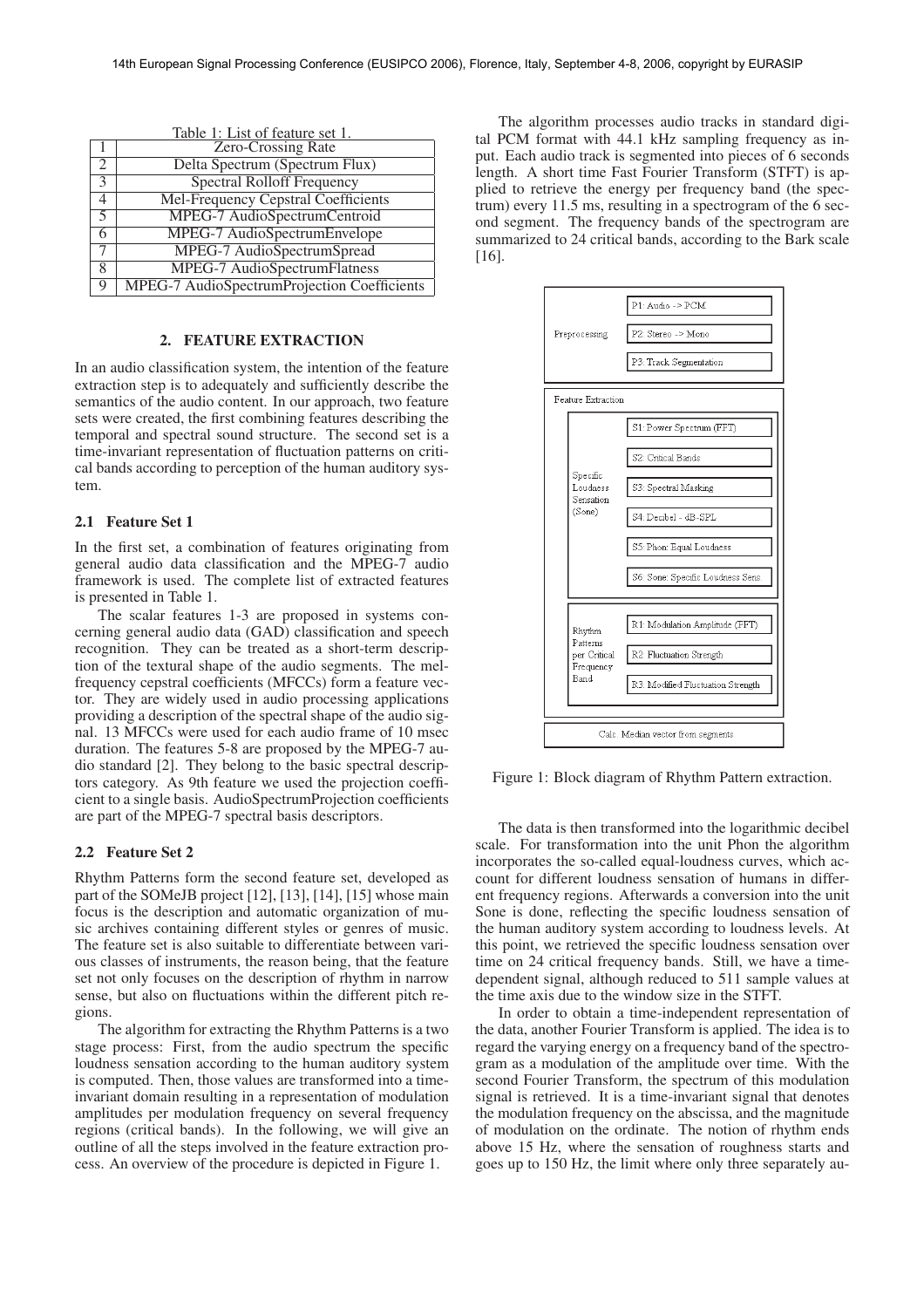dible tones are perceivable. The algorithm captures modulation frequencies up to 43 Hz, however the algorithm is set to cut off the information above a modulation frequency of 10 Hz. Subsequently, modulation amplitudes in that range are weighted according to a function of human sensation depending on modulation frequency, accentuating values around 4 Hz, followed by the application of a gradient filter and Gaussian smoothing.

The final feature vector contains a time-invariant representation of fluctuation strength according to human sensation between 0.168 Hz and 10 Hz of modulation frequency on 24 critical frequency band regions. A feature vector for each 6 second segment of a piece of audio is calculated. In order to summarize the characteristics of an entire piece of audio (especially music) we average the feature vectors derived from its segments by computing the median.

## **3. NON-NEGATIVE MATRIX FACTORIZATION**

Non-negative matrix factorization (NMF) has been proposed as a novel subspace method in order to obtain a partsbased representation of objects by imposing non-negative constraints [4]. The problem addressed by NMF is as follows. Given a non-negative  $n \times m$  data matrix **V** (consisting of *m* vectors of dimensions  $n \times 1$ , it is possible to find nonnegative matrix factors **W** and **H** in order to approximate the original matrix:

$$
V \approx WH \tag{1}
$$

where the  $n \times r$  matrix **W** contains the basis vectors and the  $r \times m$  matrix **H** contains in its columns the weights needed to properly approximate the corresponding column of matrix **V** as a linear combination of the columns of **W**. Usually, the component number *r* is chosen so that  $(n+m)r < nm$ , thus resulting in a compressed version of the original data matrix.

To find an approximate factorization in (1), a suitable objective function has to be defined. The generalized Kullback-Leibler (KL) divergence between **V** and **WH** is the most frequently used objective function. Various algorithms that incorporate additional constraints in deriving (1) have been proposed that are briefly reviewed subsequently.

## **3.1 Standard NMF**

The standard NMF enforces the non-negativity constraints on matrices **W** and **H**. Thus, a data vector can be formed by an additive combination of basis vectors. The proposed cost function is the generalized KL divergence:

$$
D(\mathbf{V}||\mathbf{W}\mathbf{H}) = \sum_{i=1}^{n} \sum_{j=1}^{m} [v_{ij} \log \frac{v_{ij}}{y_{ij}} - v_{ij} + y_{ij}]
$$
 (2)

where  $WH = Y = [y_{ij}]$ .  $D(V||WH)$  reduces to KL divergence when  $\sum_{i=1}^{n} \sum_{j=1}^{m} v_{ij} = \sum_{i=1}^{n} \sum_{j=1}^{m} y_{ij} = 1$ . NMF factorization is defined then as the solution of the optimization problem:

$$
\min_{\mathbf{W}, \mathbf{H}} \ D(\mathbf{V}||\mathbf{W}\mathbf{H}) \quad \text{subject to} \quad \mathbf{W}, \mathbf{H} \ge 0, \sum_{i=1}^{n} w_{ij} = 1 \ \forall j \ (3)
$$

where  $W, H \geq 0$  means that all elements of matrices W and **H** are non-negative. The above optimization problem can be solved by using the iterative multiplicative rules [4].

## **3.2 Local NMF (LNMF)**

Aiming to impose constraints concerning spatial locality and consequently revealing local features in the data matrix **V**, LNMF incorporates 3 additional constraints into the standard NMF problem: 1) Minimize the number of basis components representing **V**. 2) The different bases should be as orthogonal as possible. 3) Retain the components giving most important information. The above constraints are expressed in the following LNMF cost function:

$$
D(\mathbf{V}||\mathbf{W}\mathbf{H}) = \sum_{i=1}^{n} \sum_{j=1}^{m} [v_{ij} \log \frac{v_{ij}}{y_{ij}} - v_{ij} + y_{ij}] + \alpha \sum_{i=1}^{r} \sum_{j=1}^{r} u_{ij} - \beta \sum_{i=1}^{r} \sum_{j=1}^{r} q_{ii}
$$
 (4)

where  $\alpha, \beta$  are constants,  $\mathbf{W}^T \mathbf{W} = \mathbf{U} = [u_{ij}]$ , and  $\mathbf{H} \mathbf{H}^T =$  $\mathbf{Q} = [q_{ij}]$ . The minimization is similar to the one used in NMF  $(3)$  and a local solution can be found by using 3 update rules, where  $\alpha$  and  $\beta$  are considered equal to 1 [5].

## **3.3 Sparse NMF (SNMF)**

Inspired by NMF and sparse coding, the aim of SNMF is to impose constraints that can reveal local sparse features on data matrix **V**. The following cost function is optimized for SNMF:

$$
D(\mathbf{V}||\mathbf{W}\mathbf{H}) = \sum_{i=1}^{n} \sum_{j=1}^{m} [v_{ij} \log \frac{v_{ij}}{v_{ij}} - v_{ij} + y_{ij}] + \lambda \sum_{j=1}^{m} ||\mathbf{h}_{j}||_{l} \quad (5)
$$

where  $\lambda$  is a positive constant and  $||\mathbf{h}_j||_l$  the *l*-norm of the *j*th column of **H**. An SNMF factorization is defined as in (3), including also that  $\forall i ||\mathbf{w}_i||_i = 1$ . In SNMF, the sparseness is measured by a linear activation penalty, the minimum *l*-norm of the column of **H**. A local solution of the minimization problem (5) can be obtained by the update rules proposed in [6].

#### **3.4 Supervised NMF Classification**

The major drawback of unsupervised NMF classification presented in [9] is the manner of learning parts-based patterns from the data, since no information about the class discrimination is incorporated into the NMF training procedure. In addition, the initial random values of matrices **W** and **H** can affect the convergence of the algorithm, as the value of NMF objective function defined in (2) may result in a local minimum, thus not yielding in an appropriate factorization.

In this paper, a supervised classifier where the NMF training procedure is performed for each data class individually is applied, thus resulting in a pair of matrices **W** and **H** for each class:

$$
\mathbf{V}_i = \mathbf{W}_i \mathbf{H}_i, \quad i = 1, 2, \cdots, N
$$
 (6)

where  $N$  is the number of different classes,  $V$ <sub>*i*</sub> the data matrix of class *i*. The number of components used for training each class is given by:

$$
r_i = \left\lfloor \frac{n_i m_i}{n_i + m_i} \right\rfloor \tag{7}
$$

where  $n_i$  and  $m_i$  are the dimensions of matrix  $V_i$ . In a sense, this approach is an application of one-class classification,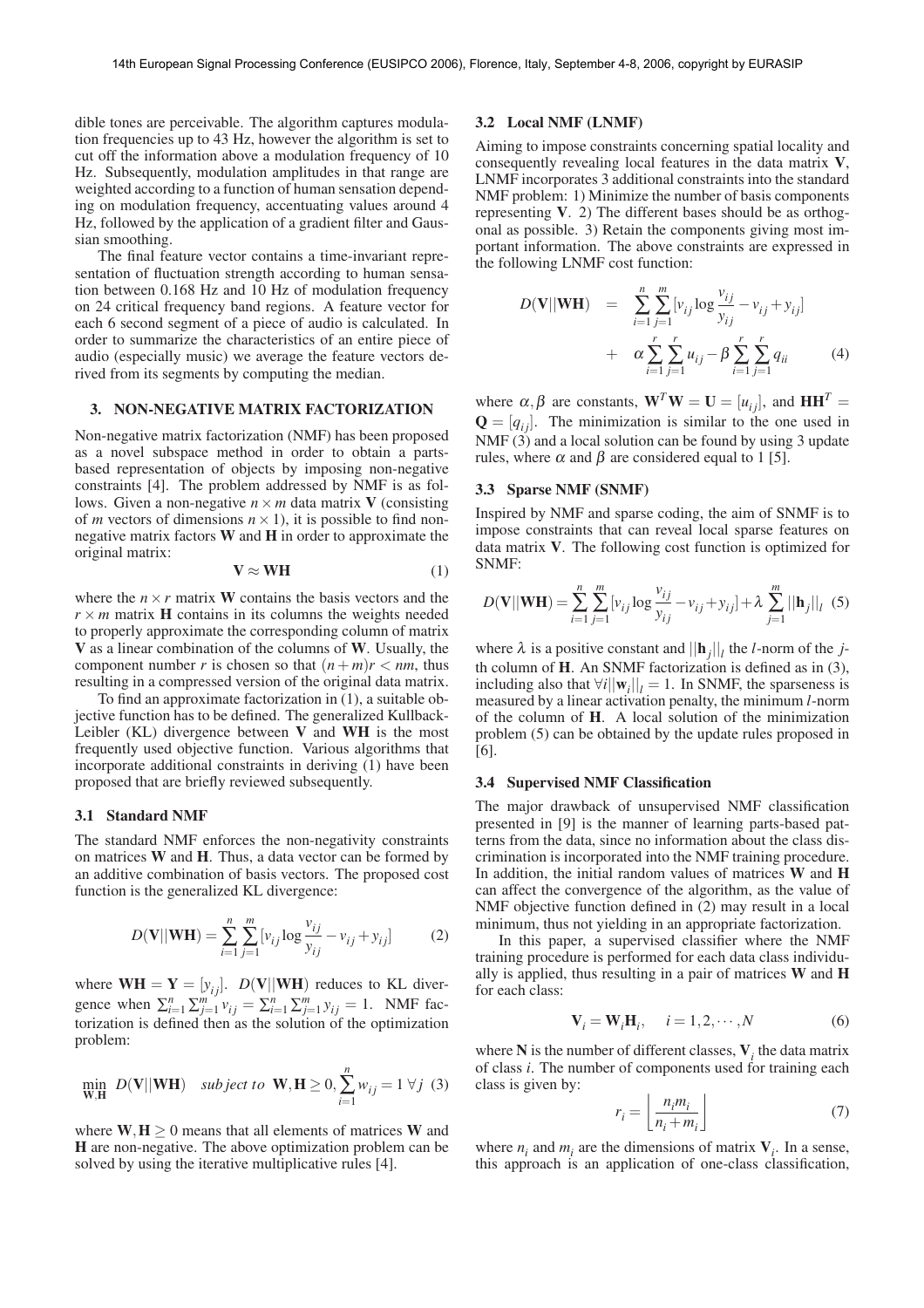where the training of each class is performed individually, by using a set of training data representing the respective class in the absence of counter-examples [10].



Figure 2: Testing using the supervised NMF classifier (**h***<sup>t</sup>* and  **stand for**  $**h**<sub>test</sub>$  **and**  $**v**<sub>test</sub>$  **respectively).** 

During test procedure, each test sound is represented by the feature vector **v***test*. Afterwards, **v***test* is projected onto each class basis matrix **W***<sup>i</sup>* , yielding:

$$
\mathbf{h}_{test}^{(i)} = \mathbf{W}_i^{\dagger} \cdot \mathbf{v}_{test}
$$
 (8)

For each class, the vector  $\mathbf{h}_{test}^{(i)}$  is compared to each column vector of matrix  $H_i$  using the cosine similarity measure. The vector that maximizes the CSM for the matrix **H***<sup>i</sup>* is calculated as a measure of similarity for this class:

$$
CSM_{i} = \max_{j=1,2,...,r_{i}} \left\{ \frac{\mathbf{h}_{test}^{(i)T} \mathbf{h}_{j}^{(i)}}{\|\mathbf{h}_{test}^{(i)}\| \|\mathbf{h}_{j}^{(i)}\|} \right\}
$$
(9)

where  $\mathbf{h}^{(i)}_j$  represents the *j*-th column of matrix  $\mathbf{H}_i$ . Finally, the class label of the recording is determined by the the max- $\limum\, CSM_i$ , i.e.:

$$
l' = \arg\max_{i=1,2,\dots,N} \{CSM_i\} \tag{10}
$$

A block diagram of the testing procedure using the supervised NMF classification method is plotted in Figure 2.

## **4. EXPERIMENTAL RESULTS**

## **4.1 Dataset**

Audio files extracted from the Musical Instrument Samples database collected by the university of Iowa [1] were used. 300 audio files were extracted that belong to 6 different instrument classes: piano, violin, cello, flute, bassoon, and soprano saxophone. In detail, 58 piano recordings, 101 violin recordings, 52 cello recordings, 31 saxophone recordings, 29 flute recordings, and 29 bassoon ones were used. The 300 sounds are partitioned into a training set of 210 audio files and a test set of 90 audio files, which is typical for classification experiments. All recordings are discretized at 44.1 kHz and have a duration of about 20 sec.

#### **4.2 Feature selection**

Regarding the first feature set, for each feature described in Table 1, its mean and its variance were computed, resulting in 41 features in total. The feature dimension of the rhythm patterns of the second set is 1440, which is quite a large value for training classification algorithms.

In order to reduce the feature vector dimension for both sets, a suitable feature subset for classification has to be selected. The optimal feature subset should maximize the ratio of the inter-class dispersion over the intra-class dispersion:

$$
J = \text{tr}(\mathbf{S}_w^{-1} \mathbf{S}_b) \tag{11}
$$

where  $tr(\cdot)$  stands for the trace of a matrix,  $S_w$  is the withinclass scatter matrix, and  $S_b$  is the between-class scatter matrix. Because the number of distinct subsets is  $\frac{N!}{(N-D)!D!}$ , where *D* is the desired subset size and *N* the feature dimension, the branch-and-bound search strategy is considered for complexity reduction. In this strategy, a tree structure of  $(N - D + 1)$  levels is created, where every node corresponds to a subset. The highest level corresponds to the full set, while each node corresponds to a *D*-dimensional subset at the lowest level. The branch-and-bound algorithm traverses the structure using a depth-first search with backtracking [11].

## **4.3 Performance Evaluation**

Two separate experiments on the various NMF algorithms have been performed by using the two feature sets described in Section 2. Subsets of the feature sets were created using feature selection, in order to find the feature dimension that maximizes the classification performance. For the first set, 6 features were used from the total 41 (mainly the moments of the first two MFCCs). For the second set, 50 features were selected from the total 1440.



Figure 3: Mean classification accuracy for NMF algorithms.

Experiments were carried out using 7-fold cross validation and the mean value of the classification accuracy and its standard deviation for the three NMF algorithms and for the two feature sets is shown in Figure 3. The SNMF algorithm was tested using two different values for the parameter  $\lambda$  (0.001 and 0.1). The highest mean accuracy of 99.0% is achieved by the standard NMF algorithm when the subset of 6 features from the first feature set is used. Using the second feature set, the accuracy of NMF exceeds 91.5%. The achieved results outperform the classification accuracy for the aforementioned experiment using unsupervised NMF